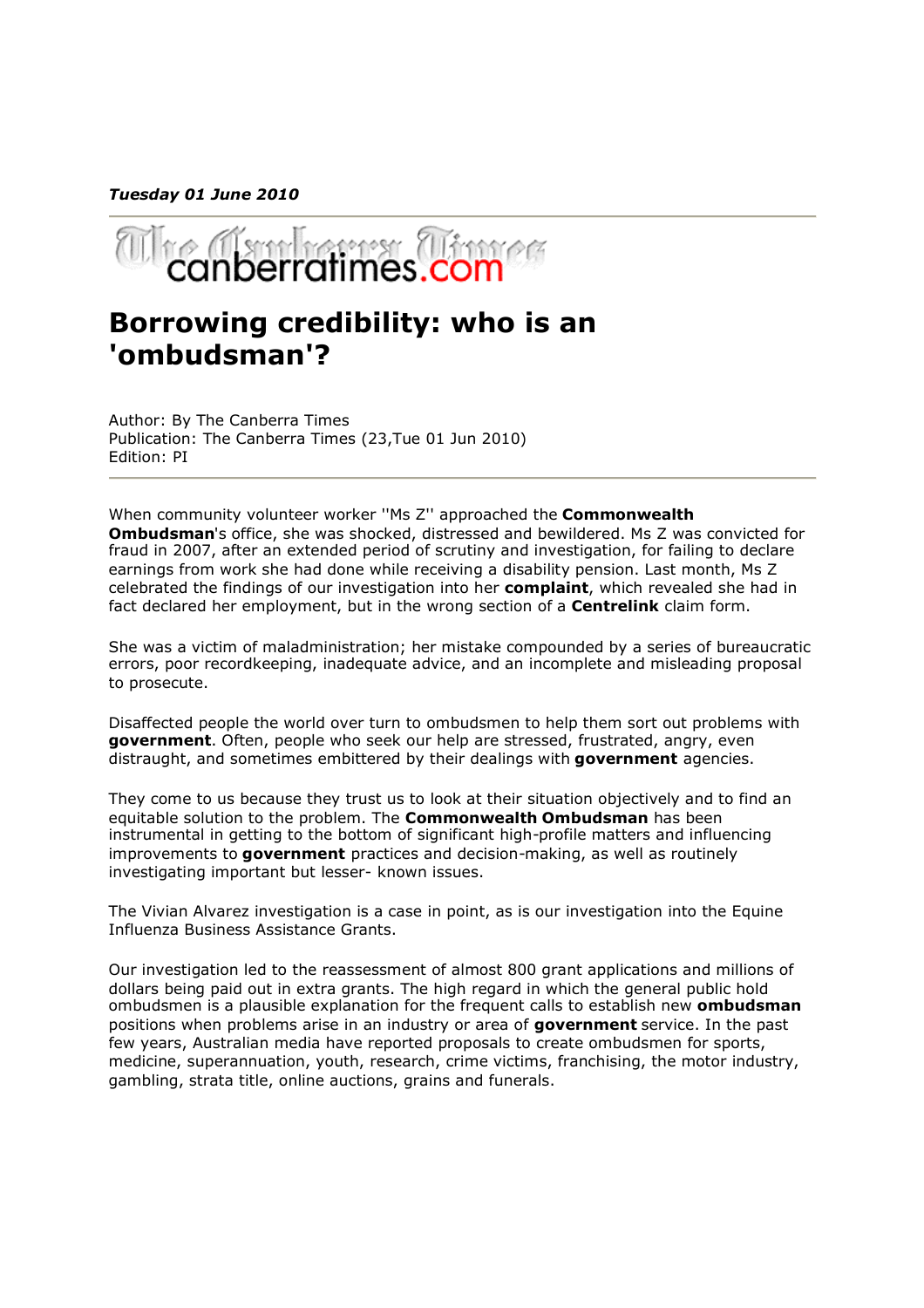It's gratifying, in one way, that people think a new **ombudsman** is the solution, but the recent trend of describing bodies that neither conform to, nor show an understanding of, the accepted role of ombudsmen undermines and diminishes our activities and achievements.

Furthermore, it is disturbing to see the deliberate attempts of some to capitalise on the hard-earned reputation of ombudsmen by misusing the term to describe their role in work in which they may have a conflict of interest. In New Zealand, the term ''**ombudsman**'' is protected by law.

This is not the case here, though South Australian **government** agencies are banned from creating an ''internal **ombudsman**''. This threat to the integrity for which ombudsmen are renowned greatly concerns organisations that perform a legitimate **ombudsman** role.

These comprise parliamentary ombudsmen, who take **complaints** about **government** agencies; other statutory ombudsmen and commissioners, who investigate **complaints** about particular agencies or professional services, such as health; and industry-based ombudsmen, who take **complaints** from customers of companies providing particular services.

These organisations comply with standards set by the Australian and New Zealand **Ombudsman** Association. This peak body has specified six criteria it says the public are entitled to expect of any office that describes itself as an **ombudsman**: independence, jurisdiction, powers, accessibility, procedural fairness and **accountability**. Public confidence in the traditional **ombudsman** model stems from a 200-year track record in conducting independent, accessible and impartial investigations of **complaints** and, when warranted, recommending remedies for aggrieved complainants.

We rely on consultation, persuasion, cooperation, negotiation and recommendation rather than coercion or litigation to resolve **complaints**.

By using the term ''**ombudsman**'' too loosely and defining our work too broadly, the value of the title becomes meaningless, our credibility is put at risk, and the public may become confused about what they can expect. This is already happening, with the establishment of the office of the Fair Work **Ombudsman**.

That office performs inspectorate and enforcement functions, and is subject to ministerial directions of a general nature or to provide a specified report, with which it must comply. This confuses the role played by an **ombudsman** with that of a regulatory body, and is a marked departure from other ombudsmen.

Similarly, a COAG proposal last year to create a national legal services **ombudsman** describes it performing regulatory, disciplinary and prosecutorial functions that are not part of an **ombudsman**'s role.

These functions would include ''prosecuting matters involving unsatisfactory professional conduct or professional misconduct in the appropriate disciplinary tribunal'', making appropriate orders in ''cases of unsatisfactory professional conduct'' and ''providing education to the public and legal profession about ethical issues''. An **ombudsman** under the direction or control of an industry or a minister is not independent; nor is an office set up within a company or **government** agency as an ''internal **ombudsman**''. To create an